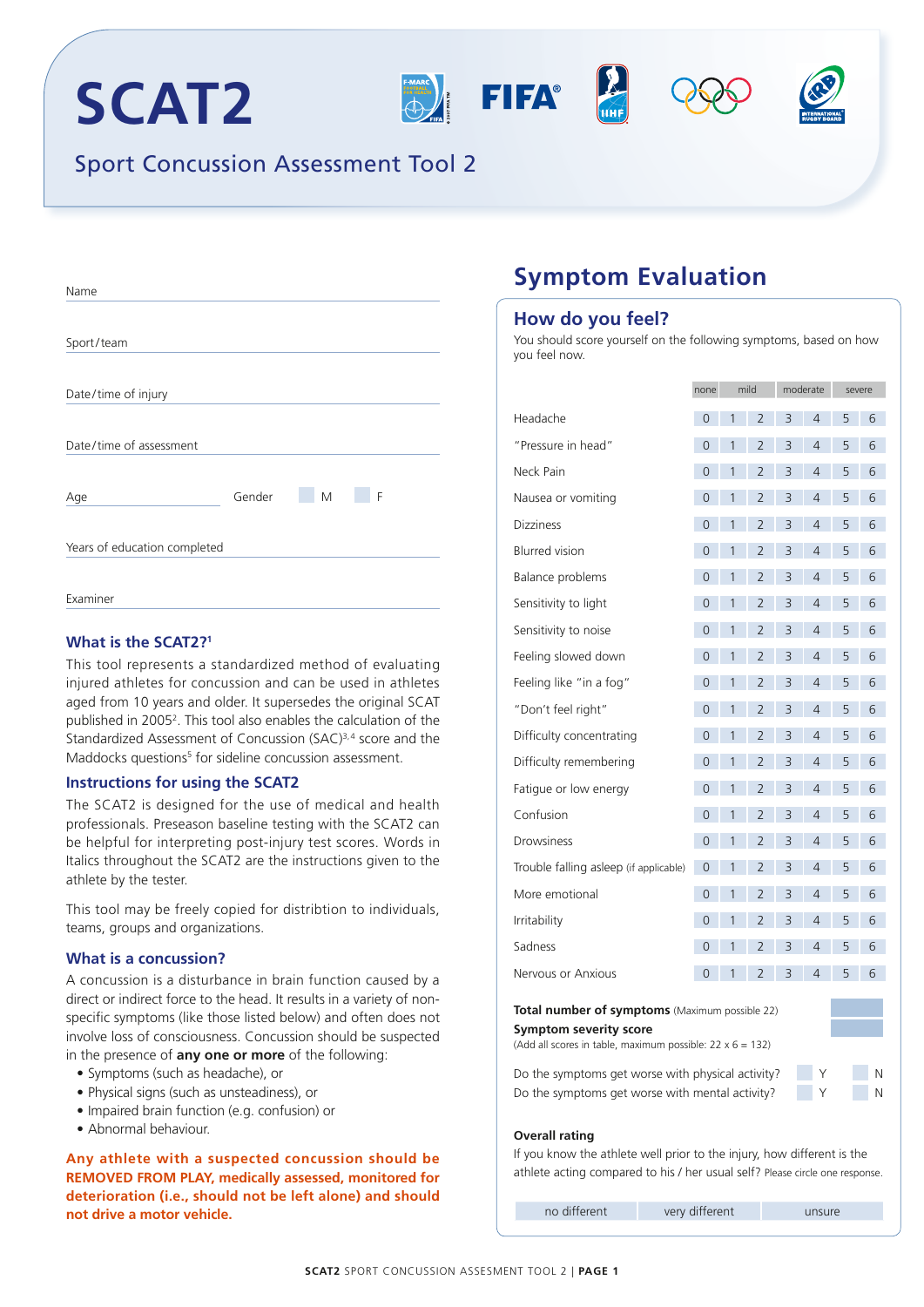# **Cognitive & Physical Evaluation**



**Physical signs score** (1 point for each negative response) of 2

| <b>Glasgow coma scale (GCS)</b><br>Best eye response (E)                                                                                                                                                                             |                          |
|--------------------------------------------------------------------------------------------------------------------------------------------------------------------------------------------------------------------------------------|--------------------------|
|                                                                                                                                                                                                                                      | 1                        |
| Eye opening in response to pain                                                                                                                                                                                                      | $\overline{\phantom{0}}$ |
| Eye opening to speech <b>contained</b> a state of the state of the state of the state of the state of the state of the                                                                                                               | $\overline{3}$           |
| Eyes opening spontaneously                                                                                                                                                                                                           | $\overline{4}$           |
| Best verbal response (V)                                                                                                                                                                                                             |                          |
| No verbal response                                                                                                                                                                                                                   | 1                        |
|                                                                                                                                                                                                                                      | $\overline{\phantom{0}}$ |
|                                                                                                                                                                                                                                      | $\overline{\mathcal{E}}$ |
|                                                                                                                                                                                                                                      | $\overline{4}$           |
| Oriented <b>Director Contract Contract Contract Contract Contract Contract Contract Contract Contract Contract Contract Contract Contract Contract Contract Contract Contract Contract Contract Contract Contract Contract Con</b>   | 5                        |
| Best motor response (M)                                                                                                                                                                                                              |                          |
| No motor response                                                                                                                                                                                                                    | 1                        |
| Extension to pain <u>and the contract of the second contract of the second contract of the second contract of the second contract of the second contract of the second contract of the second contract of the second contract of</u> | $\overline{\phantom{0}}$ |
|                                                                                                                                                                                                                                      | $\overline{\mathcal{E}}$ |
| Flexion/Withdrawal to pain                                                                                                                                                                                                           | $\overline{4}$           |
|                                                                                                                                                                                                                                      | 5                        |
| Obeys commands                                                                                                                                                                                                                       | 6                        |
| Glasgow Coma score $(E + V + M)$                                                                                                                                                                                                     | of 15                    |

GCS should be recorded for all athletes in case of subsequent deterioration.

#### **Sideline Assessment – Maddocks Score**

*"I am going to ask you a few questions, please listen carefully and give your best effort."*

**Modified Maddocks questions** (1 point for each correct answer)

| At what venue are we at today?         |          |  |
|----------------------------------------|----------|--|
| Which half is it now?                  | ∩        |  |
| Who scored last in this match?         | $\Omega$ |  |
| What team did you play last week/game? | $\Omega$ |  |
| Did your team win the last game?       | $\cap$   |  |
|                                        |          |  |

#### **Maddocks score** of 5

**4**

**3**

Maddocks score is validated for sideline diagnosis of concussion only and is not included in SCAT 2 summary score for serial testing.

<sup>1</sup> This tool has been developed by a group of international experts at the 3<sup>rd</sup> International Consensus meeting on Concussion in Sport held in Zurich, Switzerland in November 2008. The full details of the conference outcomes and the authors of the tool are published in British Journal of Sports Medicine, 2009, volume 43, supplement 1.

The outcome paper will also be simultaneously co-published in the May 2009 issues of Clinical Journal of Sports Medicine, Physical Medicine & Rehabilitation, Journal of Athletic Training, Journal of Clinical Neuroscience, Journal of Science & Medicine in Sport, Neurosurgery, Scandinavian Journal of Science & Medicine in Sport and the Journal of Clinical Sports Medicine.

<sup>2</sup> McCrory P et al. Summary and agreement statement of the 2<sup>nd</sup> International Conference on Concussion in Sport, Prague 2004. British Journal of Sports Medicine. 2005; 39: 196-204

#### **Cognitive assessment 5**

### **Standardized Assessment of Concussion (SAC)**

| <b>Orientation</b> (1 point for each correct answer) |                  |  |
|------------------------------------------------------|------------------|--|
| What month is it?                                    |                  |  |
| What is the date today?                              | $\Omega$         |  |
| What is the day of the week?                         | O                |  |
| What year is it?                                     |                  |  |
| What time is it right now? (within 1 hour)           | $\left( \right)$ |  |
|                                                      |                  |  |

#### **Orientation score**

#### **Immediate memory**

*"I am going to test your memory. I will read you a list of words and when I am done, repeat back as many words as you can remember, in any order."*

#### Trials  $2.8.3$

*"I am going to repeat the same list again. Repeat back as many words as you can remember in any order, even if you said the word before."*

Complete all 3 trials regardless of score on trial 1 & 2. Read the words at a rate of one per second. Score 1 pt. for each correct response. Total score equals sum across all 3 trials. Do not inform the athlete that delayed recall will be tested.

| List                                                         | Trial 1                                           |                                                               | Trial 2<br>Trial 3                                |                                                               | Alternative word list                                    |                                                                                        |                                                      |                                           |                                    |
|--------------------------------------------------------------|---------------------------------------------------|---------------------------------------------------------------|---------------------------------------------------|---------------------------------------------------------------|----------------------------------------------------------|----------------------------------------------------------------------------------------|------------------------------------------------------|-------------------------------------------|------------------------------------|
| elbow<br>apple<br>carpet<br>saddle<br>bubble<br><b>Total</b> | $\Omega$<br>$\Omega$<br>$\Omega$<br>$\Omega$<br>0 | $\overline{1}$<br>$\overline{1}$<br>-1<br>1<br>$\overline{1}$ | $\Omega$<br>$\Omega$<br>$\Omega$<br>O<br>$\Omega$ | $\overline{1}$<br>$\overline{1}$<br>-1<br>1<br>$\overline{1}$ | $\Omega$<br>$\Omega$<br>$\Omega$<br>$\Omega$<br>$\Omega$ | $\blacksquare$<br>$\overline{1}$<br>$\overline{1}$<br>$\overline{1}$<br>$\overline{1}$ | candle<br>paper<br>sugar<br>sandwich sunset<br>wagon | baby<br>monkey<br>perfume blanket<br>iron | finger<br>penny<br>lemon<br>insect |

**Immediate memory score** and the state of 15

#### **Concentration**

Digits Backward:

*"I am going to read you a string of numbers and when I am done, you repeat them back to me backwards, in reverse order of how I read them to you. For example, if I say 7-1-9, you would say 9-1-7."*

If correct, go to next string length. If incorrect, read trial 2. One point possible for each string length. Stop after incorrect on both trials. The digits should be read at the rate of one per second.

Alternative digit lists

| $4 - 9 - 3$             |  | $6 - 2 - 9$         | $5 - 2 - 6$                         | $4 - 1 - 5$         |
|-------------------------|--|---------------------|-------------------------------------|---------------------|
| $3 - 8 - 1 - 4$         |  | $3 - 7 - 7 - 9$     | $1 - 7 - 9 - 5$                     | $4 - 9 - 6 - 8$     |
| $6 - 2 - 9 - 7 - 1$     |  | $1 - 5 - 2 - 8 - 6$ | $3 - 8 - 5 - 2 - 7$                 | $6 - 1 - 8 - 4 - 3$ |
| $7 - 1 - 8 - 4 - 6 - 2$ |  |                     | 5-3-9-1-4-8 8-3-1-9-6-4 7-2-4-8-5-6 |                     |

#### Months in Reverse Order:

*"Now tell me the months of the year in reverse order. Start with the last month and go backward. So you'll say December, November ... Go ahead"*

1 pt. for entire sequence correct

| Dec-Nov-Oct-Sept-Aug-Jul-Jun-May-Apr-Mar-Feb-Jan |  |  |
|--------------------------------------------------|--|--|
| <b>Concentration score</b>                       |  |  |

- <sup>3</sup> McCrea M. Standardized mental status testing of acute concussion. Clinical Journal of Sports Medicine. 2001; 11: 176-181
- <sup>4</sup> McCrea M, Randolph C, Kelly J. Standardized Assessment of Concussion: Manual for administration, scoring and interpretation. Waukesha, Wisconsin, USA.
- <sup>5</sup> Maddocks, DL; Dicker, GD; Saling, MM. The assessment of orientation following concussion in athletes. Clin J Sport Med. 1995;5(1):32–3
- <sup>6</sup> Guskiewicz KM. Assessment of postural stability following sport-related concussion. Current Sports Medicine Reports. 2003; 2: 24-30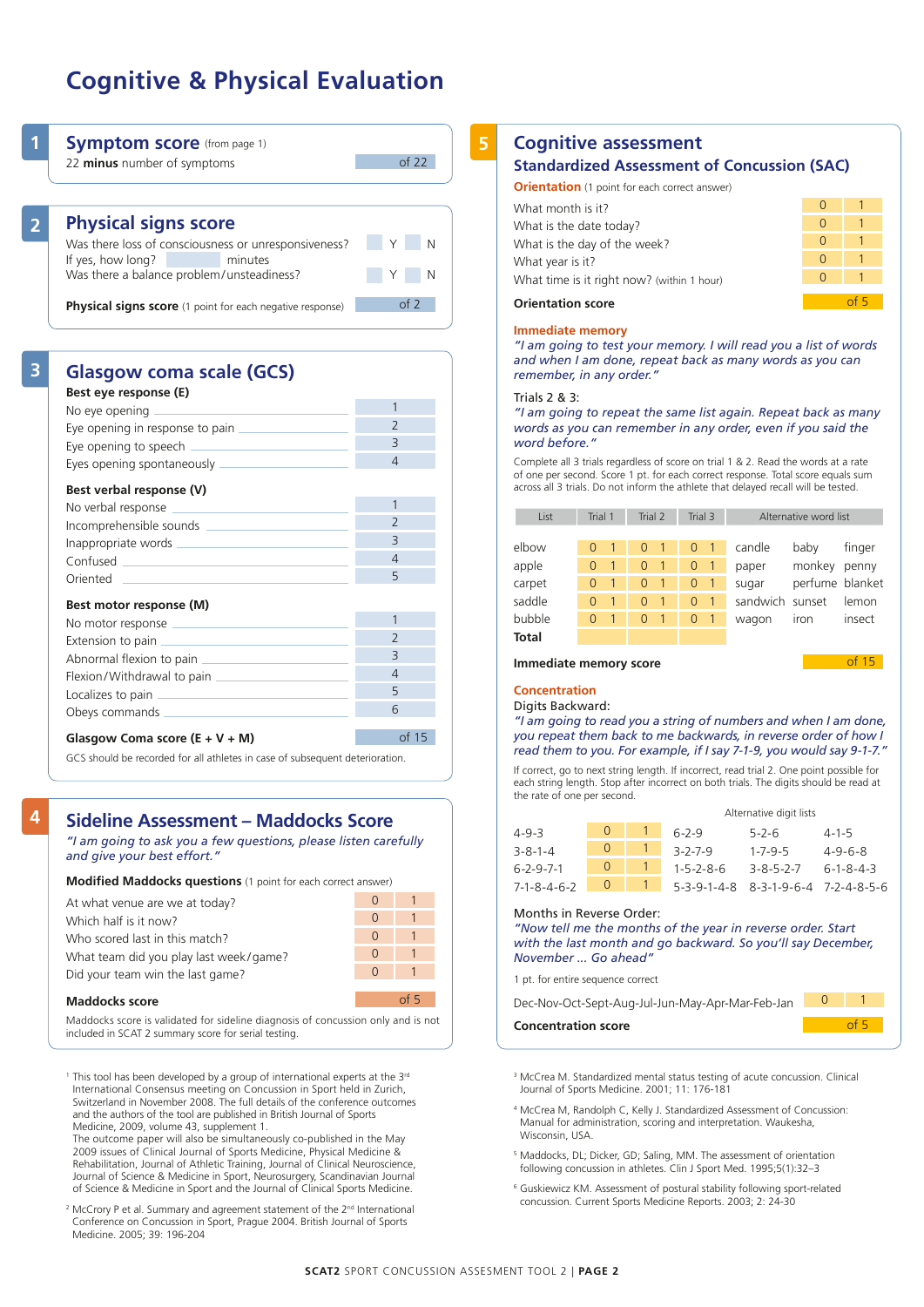# **Balance examination 6 7**

This balance testing is based on a modified version of the Balance Error Scoring System (BESS)<sup>6</sup>. A stopwatch or watch with a second hand is required for this testing.

#### **Balance testing**

*"I am now going to test your balance. Please take your shoes off, roll up your pant legs above ankle (if applicable), and remove any ankle taping (if applicable). This test will consist of three twenty second tests with different stances."*

#### (a) Double leg stance:

*"The first stance is standing with your feet together with your hands on your hips and with your eyes closed. You should try to maintain stability in that position for 20 seconds. I will be counting the number of times you move out of this position. I will start timing when you are set and have closed your eyes."*

#### (b) Single leg stance:

*"If you were to kick a ball, which foot would you use?* [This will be the dominant foot] *Now stand on your non-dominant foot. The dominant leg should be held in approximately 30 degrees of hip flexion and 45 degrees of knee flexion. Again, you should try to maintain stability for 20 seconds with your hands on your hips and your eyes closed. I will be counting the number of times you move out of this position. If you stumble out of this position, open your eyes and return to the start position and continue balancing. I will start timing when you are set and have closed your eyes."*

#### (c) Tandem stance:

*"Now stand heel-to-toe with your non-dominant foot in back. Your weight should be evenly distributed across both feet. Again, you should try to maintain stability for 20 seconds with your hands on your hips and your eyes closed. I will be counting the number of times you move out of this position. If you stumble out of this position, open your eyes and return to the start position and continue balancing. I will start timing when you are set and have closed your eyes."*

#### **Balance testing – types of errors**

- 1. Hands lifted off iliac crest
- 2. Opening eyes
- 3. Step, stumble, or fall
- 4. Moving hip into > 30 degrees abduction
- 5. Lifting forefoot or heel
- 6. Remaining out of test position > 5 sec

Each of the 20-second trials is scored by counting the errors, or deviations from the proper stance, accumulated by the athlete. The examiner will begin counting errors only after the individual has assumed the proper start position. **The modified BESS is calculated by adding one error point for each error during the three 20-second tests. The maximum total number of errors for any single condition is 10.** If a athlete commits multiple errors simultaneously, only one error is recorded but the athlete should quickly return to the testing position, and counting should resume once subject is set. Subjects that are unable to maintain the testing procedure for a minimum of **five seconds** at the start are assigned the highest possible score, ten, for that testing condition.

#### Which foot was tested: Left Right (i.e. which is the **non-dominant** foot)

| Condition                                 | <b>Total errors</b> |
|-------------------------------------------|---------------------|
| Double Leg Stance (feet together)         | of 10               |
| Single leg stance (non-dominant foot)     | of 10               |
| Tandem stance (non-dominant foot at back) | of $10$             |
|                                           |                     |

**Balance examination score** (30 **minus** total errors) of 30

# **Coordination examination**

#### **Upper limb coordination**

Finger-to-nose (FTN) task: *"I am going to test your coordination now. Please sit comfortably on the chair with your eyes open and your arm (either right or left) outstretched (shoulder flexed to 90 degrees and elbow and fingers extended). When I give a start signal, I would like you to perform five successive finger to nose repetitions using your index finger to touch the tip of the nose as quickly and as accurately as possible."*

|                                                                                                                                                  | Which arm was tested:                                                                    |  | l eft. |  | Right |  |  |
|--------------------------------------------------------------------------------------------------------------------------------------------------|------------------------------------------------------------------------------------------|--|--------|--|-------|--|--|
| 5 correct repetitions in $<$ 4 seconds = 1<br>Scoring:<br>Note for testers: Athletes fail the test if they do not touch their nose, do not fully |                                                                                          |  |        |  |       |  |  |
|                                                                                                                                                  | extend their elbow or do not perform five repetitions. Failure<br>should be scored as 0. |  |        |  |       |  |  |
|                                                                                                                                                  | <b>Coordination score</b>                                                                |  |        |  |       |  |  |

#### **Cognitive assessment 8**

#### **Standardized Assessment of Concussion (SAC) Delayed recall**

*"Do you remember that list of words I read a few times earlier? Tell me as many words from the list as you can remember in any order."*

Circle each word correctly recalled. Total score equals number of words recalled.

| List                                         | Alternative word list                         |                                             |                                               |
|----------------------------------------------|-----------------------------------------------|---------------------------------------------|-----------------------------------------------|
| elbow<br>apple<br>carpet<br>saddle<br>bubble | candle<br>paper<br>sugar<br>sandwich<br>wagon | baby<br>monkey<br>perfume<br>sunset<br>iron | finger<br>penny<br>blanket<br>lemon<br>insect |
|                                              |                                               |                                             | $-1$                                          |

**Delayed recall score** 

## **Overall score**

| Test domain                      | Score            |
|----------------------------------|------------------|
|                                  |                  |
| Symptom score                    | of 22            |
| Physical signs score             | of 2             |
| Glasgow Coma score $(E + V + M)$ | of 15            |
| Balance examination score        | of 30            |
| Coordination score               | of 1             |
| <b>Subtotal</b>                  | of 70            |
| Orientation score                | of 5             |
| Immediate memory score           | of 5             |
| Concentration score              | of 15            |
| Delayed recall score             | of 5             |
| <b>SAC subtotal</b>              | of <sub>30</sub> |
| <b>SCAT2</b> total               | of 100           |
| <b>Maddocks Score</b>            | of <sub>5</sub>  |

Definitive normative data for a SCAT2 "cut-off" score is not available at this time and will be developed in prospective studies. Embedded within the SCAT2 is the SAC score that can be utilized separately in concussion management. The scoring system also takes on particular clinical significance during serial assessment where it can be used to document either a decline or an improvement in neurological functioning.

**Scoring data from the SCAT2 or SAC should not be used as a stand alone method to diagnose concussion, measure recovery or make decisions about an athlete's readiness to return to competition after concussion.**